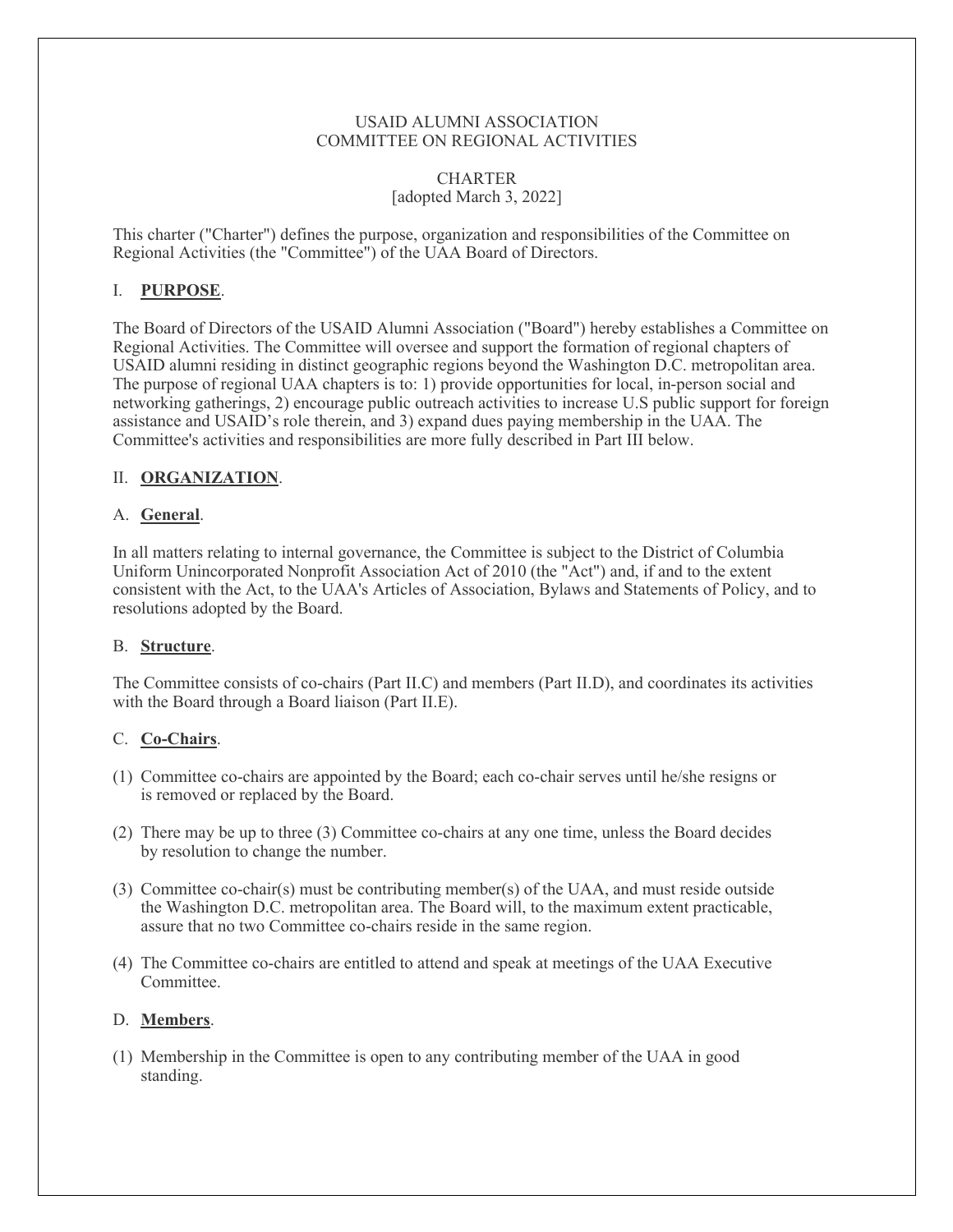Charter Committee on Regional Activities Adopted March 3, 2022 Page 2

(2) Committee members residing in the same region who wish to organize separately may petition the Committee for recognition as a chapter. If the Committee concurs, it shall present the petition to the Board, which may approve the establishment of the chapter under such terms and conditions as the Board may hereafter prescribe. See further detail in Section III.C.

## E. **Board Liaison**.

- (1) The Board will designate one of its Directors to serve as official liaison between the Board and the Committee.
- (2) The Committee co-chairs will assure that the Board liaison receives timely notice of all Committee meetings, and concurs in (i) the list of planned activities and proposed budget presented each year to the Board, and (ii) any proposed changes to the Committee's approved activities and budget.

# F. **Meetings**.

- (1) The Committee will meet at least once per quarter. Meetings may be held more often at the discretion of the Committee co-chairs.
- (2) Committee meetings may be held in person, by telephone, video link, by any combination thereof, or by any other means of communication so long as each participant is able to hear the other persons present, and be heard by them.
- (3) A majority of the Committee co-chairs then in office constitutes a quorum for the transaction of Committee business; the vote of a majority of the Committee co-chairs present at a meeting at which a quorum is present constitutes action by the Committee.
- (4) Except as provided in this Part II.F, the Committee co-chairs may conduct Committee meetings as they may reasonably deem appropriate.
- (5) The Committee co-chairs will report to the Board on the Committee's discussions, decisions and past and planned activities at each meeting of the Executive Committee.

# III. **ACTIVITIES/RESPONSIBILITIES**.

## A. **Annual Budget**.

Each year, during the preparation and review of the UAA annual budget, the Committee co-chairs will prepare a list of planned activities and a proposed budget for presentation to and approval by the Board, and inclusion in the overall UAA annual budget.

## B. **Activities**

Regional activities may include, but are not limited to: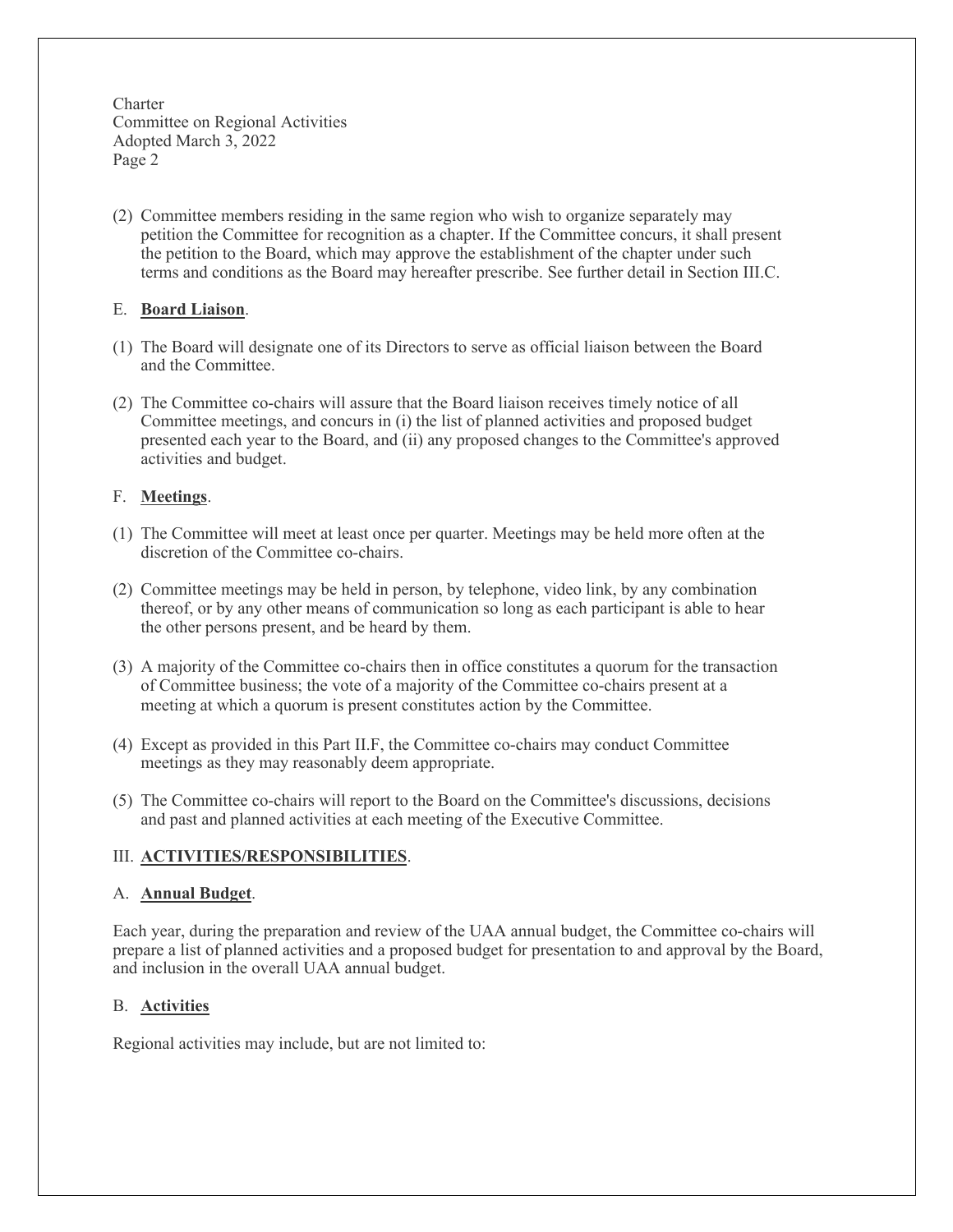**Charter** Committee on Regional Activities Adopted March 3, 2022 Page 3

(1) Social and networking opportunities for USAID alumni, as determined by Committee members. Such activities could include, but are not limited to: picnics, happy hours, coffee meet ups, sporting get togethers, book clubs, watch parties, and other events;

(2) Public outreach activities that seek to educate disparate American audiences about the role of USAID and the importance of development assistance to the economic, security, economic and humanitarian interests of the United States. Such activities could include, but are not limited to: presentations to local organizations such as Rotary Clubs, World Affairs Council chapters, Great Decisions study groups, US Global Leadership Conference (USGLC) state chapters, etc.;

(3) Recruitment of candidates for careers with USAID, including underrepresented minorities, through outreach to local colleges, universities, community colleges, high schools and minority affinity groups;

(4) UAA membership promotion by encouraging USAID alumni 'beyond the beltway' to become dues paying members of the UAA; and

(5) Such other activities as may be proposed by the Committee co-chairs and approved by the Board from time to time.

## C. **Responsibilities**.

The Committee's responsibilities include support and oversight of chapter formation, including but not limited to:

(1) Defining the geographical reach of each regional chapter;

(2) Recruiting of 1 or more leaders for each UAA regional chapter;

(3) Expanding lists of USAID alumni by state/region, beginning with a disaggregated list of UAA registrants and members;

(4) Conducting a mapping exercise to identify 'like-minded' local organizations/institutions that have existing platforms for public outreach;

(5) Conducting a similar mapping exercise of local/regional educational institutions as potential partners for public education activities;

(6) Preparing a 'roll out plan' for getting regional UAA chapters off the ground;

(7) Developing a budget to support regional chapter formation and activities for the UAA Board review;

(8) Creating a calendar of events for regional chapter activities, to be published in the monthly UAA newsletter and website;